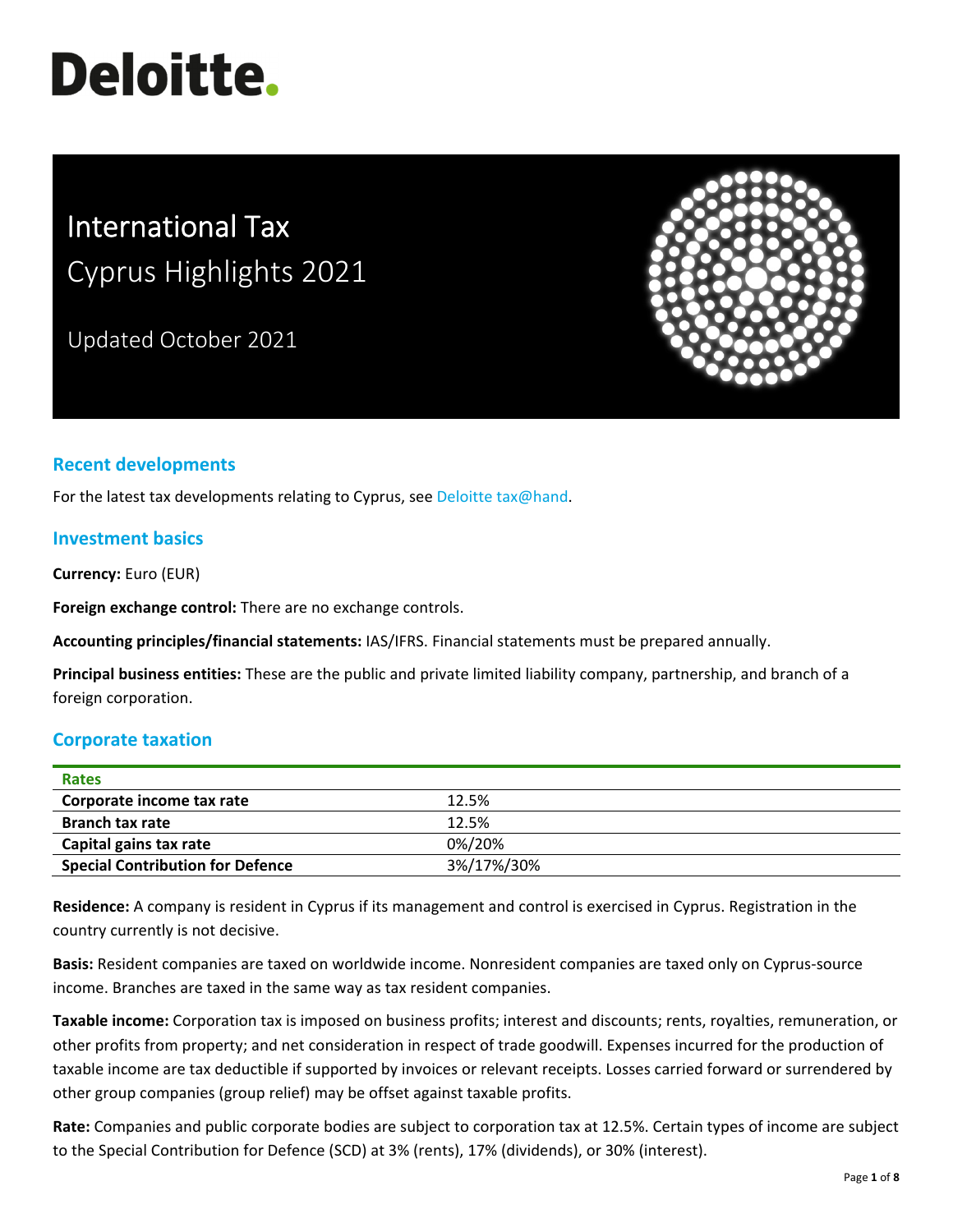**Surtax:** There is no surtax.

**Alternative minimum tax:** There is no alternative minimum tax.

**Taxation of dividends:** Dividends received by a Cyprus resident company are exempt from corporation tax (whether received from a company located in Cyprus or abroad). Dividends received by a Cyprus resident company from another Cyprus resident company are generally exempt from the SCD. Dividends received from a nonresident company also are generally exempt from the SCD (subject to conditions).

Dividends received by a Cyprus company from investments in hybrid instruments that are treated as a tax‐deductible expense in the country of the payer are treated as trading profits subject to corporate income tax and exempt from the SCD.

**Capital gains:** Gains derived from the sale of shares are tax‐exempt. Capital gains tax at a rate of 20% is imposed on gains from the disposal of immovable property situated in Cyprus and on gains from the disposal of shares in an unlisted company that owns, directly or indirectly (subject to conditions), immovable property situated in Cyprus.

**Losses:** Tax losses may be carried forward for five years for set off against future taxable profits. The carryback of losses is not permitted.

**Foreign tax relief:** A unilateral tax credit is granted for tax paid abroad, regardless of the existence of a tax treaty. The provisions of a relevant tax treaty will apply if they are more beneficial.

**Participation exemption:** See "Taxation of dividends" and "Capital gains," above.

**Holding company regime:** There is no special holding company regime, but dividend income and capital gains generally are exempt from tax (see "Taxation of dividends" and "Capital gains," above).

**Incentives:** An intellectual property (IP) regime in line with the recommendations under the OECD BEPS project is in force. The regime adopts the "nexus" approach and deems 80% of qualifying profits generated from qualifying IP assets to be a tax‐deductible expense. Qualifying profits are calculated based on the level of research and development activities performed by the taxpayer to develop the qualifying assets. Qualifying assets include patents, copyrighted software programs, and other intangible assets that are non-obvious, useful, and novel (subject to conditions); trademarks and copyrights are not included.

Under grandfathering provisions published on 27 October 2016, certain taxpayers could continue to apply Cyprus' previous IP regime until 30 June 2021. Under this regime, 80% of the net profit from the exploitation of IP was exempt from taxation. The net profit was calculated after deducting from the IP income all direct expenses associated with the production of the income, as well as capital allowances at 20%.

Resident companies and nonresident companies with a PE in Cyprus are entitled to a notional interest deduction of up to 80% of their taxable income on new equity. Qualifying new equity includes share capital and share premium issued and settled on or after 1 January 2015.

Special taxation regimes exist for ship‐owning, chartering, and ship management companies that own, charter, or manage a qualifying ship in a qualifying shipping activity.

#### **Compliance for corporations**

**Tax year:** The tax year is the calendar year. The accounts of a company may be closed on a date other than 31 December, in which case, taxable profits are apportioned on a time basis to the relevant tax years.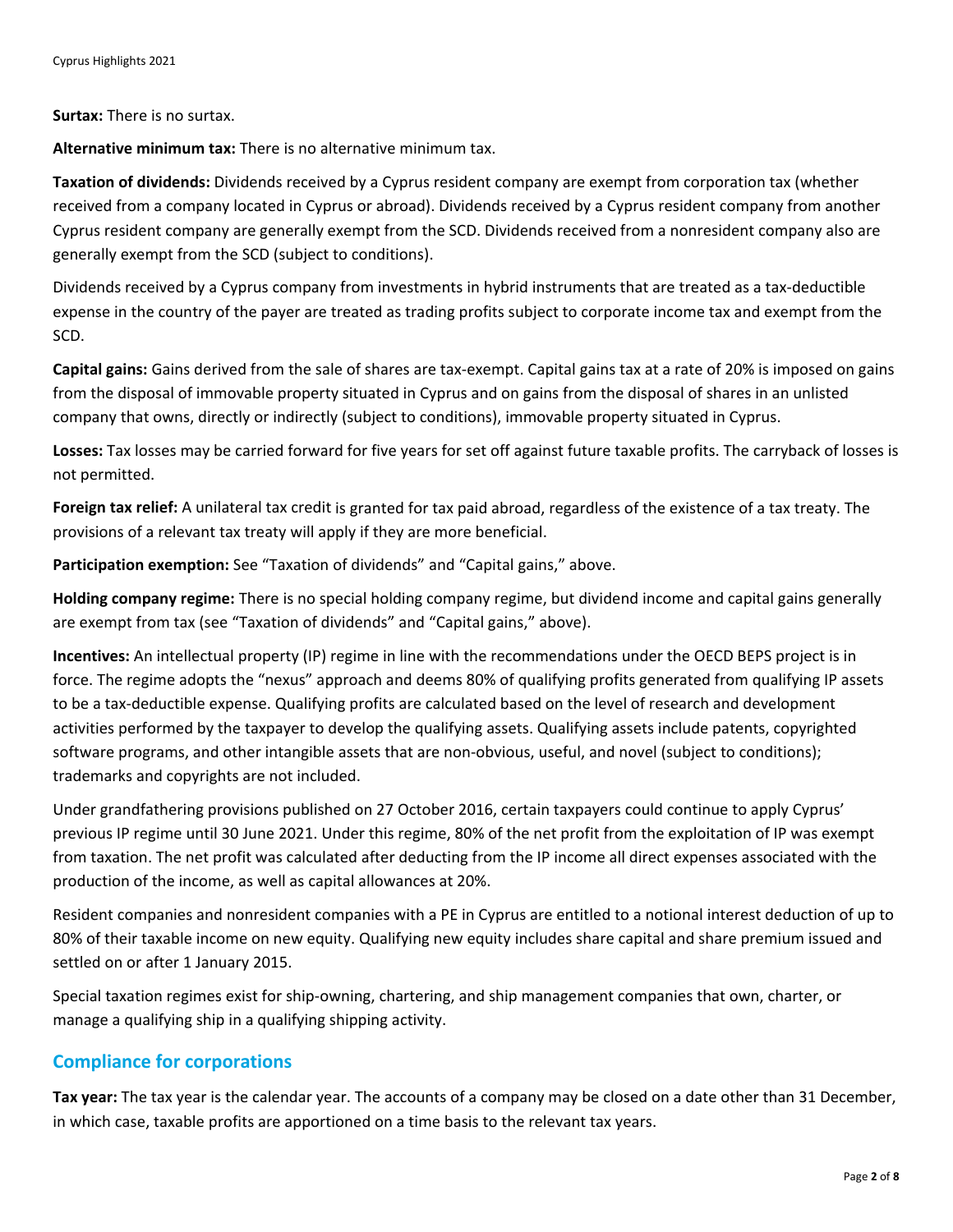**Consolidated returns:** Taxation on a consolidated basis is not permitted and each company must submit a separate return. The set‐off of group losses is possible provided there is a 75% parent‐subsidiary relationship, including subsidiaries under the 75% control of a common parent company. Group loss relief is available between resident companies and companies resident in another EU member state (subject to conditions).

**Filing and payment:** Electronic filing is mandatory for companies. The deadline for the electronic submission of the tax return is 31 March of the second year following the tax year of assessment. Companies must make two provisional payments of tax within the tax year on 31 July and 31 December. If the income declared for the payment of the provisional tax is lower than 75% of the income as finally determined, an additional amount equal to 10% of the difference between the final and provisional tax is payable.

**Penalties:** Administrative penalties of EUR 100 or EUR 200 (depending on the circumstances) are imposed for the late filing of a tax return, or the late submission of information requested by the tax authorities. Further, where the tax liability reported on the tax return is not paid by the statutory deadline, or the date provided in an assessment issued by the Commissioner of Income Tax, an additional 5% penalty on the tax payable is imposed. If a company fails to settle its tax obligations for the relevant tax year within two months after the payment deadline, an additional 5% penalty on the tax payable is imposed. Interest is charged on late payments at 1.75% per annum.

**Rulings:** Rulings are available on matters of interpretation of the tax law. A fee of EUR 1,000 must be paid for a tax ruling by the Commissioner of Income Tax (increased to EUR 2,000 if the taxpayer requests an expedited response, i.e., within 21 business days from the date the request was submitted).

# **Individual taxation**

| <b>Rates</b>               |                       |        |
|----------------------------|-----------------------|--------|
| Individual income tax rate | <b>Taxable income</b> | Rate   |
|                            | Up to EUR 19,500      | 0%     |
|                            | EUR 19,501-EUR 28,000 | 20%    |
|                            | EUR 28,001-EUR 36,300 | 25%    |
|                            | EUR 36,301-EUR 60,000 | 30%    |
|                            | Over EUR 60,000       | 35%    |
| Capital gains tax rate     |                       | 0%/20% |

**Residence:** Individuals are resident in Cyprus for income tax purposes if they are present in Cyprus for a period or periods exceeding 183 days in aggregate in a tax year. Individuals also may become tax residents of Cyprus even if they do not spend more than 183 days in the country, if they do not spend more than 183 days in any other state within a tax year; are not a tax resident of any other state within the same tax year; remain in Cyprus for at least 60 days in the tax year; maintain a permanent home in Cyprus that is either owned or rented; and carry on a business in Cyprus, or are employed in Cyprus, or hold an office in a Cyprus tax resident entity at any time during the tax year. For SCD purposes, individuals are considered to be resident if they also are "domiciled" in Cyprus.

Individuals are domiciled in Cyprus if they have a domicile of origin in Cyprus based on the provisions of the Wills and Succession Law (i.e., domicile of the father at the time of birth), except in specified cases. Individuals who are resident in Cyprus (as defined in accordance with the provisions of the Income Tax Law) for at least 17 out of the 20 years before the relevant tax year will be deemed to be domiciled in Cyprus, irrespective of their domicile of origin.

**Basis:** A resident individual is subject to income tax on worldwide income. A nonresident individual is taxed only on Cyprus‐source income. Certain types of income are subject to SCD at 3% (rents), 17% (dividends), or 30% (interest). A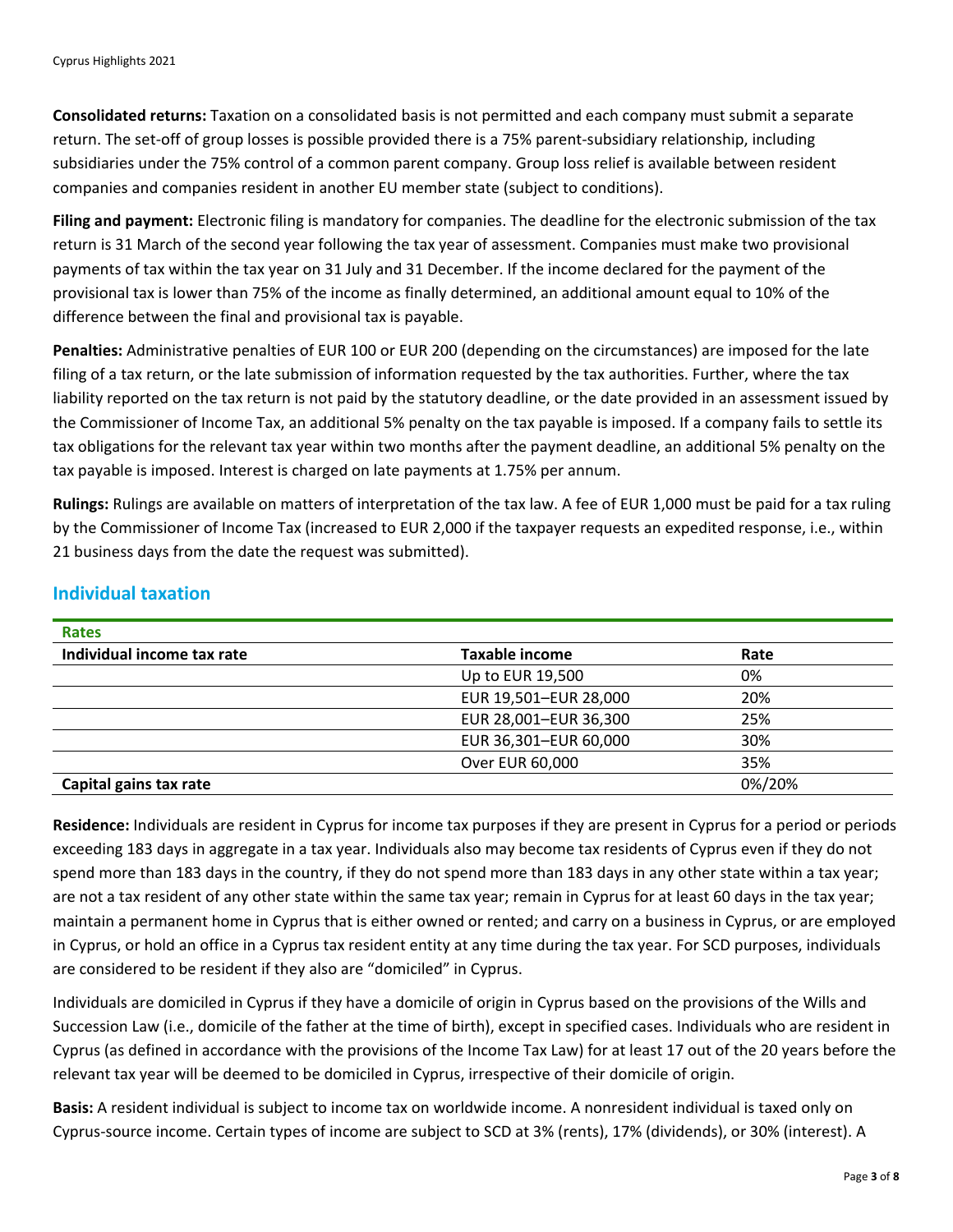resident individual is required to pay General Healthcare System (GHS) contributions on various types of income (capped at EUR 180,000 per year) at rates of 2.65% or 4%.

**Taxable income:** Individual income tax is imposed on income from an office or employment; business profits; discounts; pensions; charges or annuities; rents, royalties, remuneration, or other profits from property; and net consideration in respect of trade goodwill. Benefits in kind are included in taxable income. If a company director or individual shareholder (or spouse or relatives (up to the second degree)) receives a loan or financial assistance from the company, the individual will be deemed to have received a benefit in kind equal to 9% per annum of the loan/assistance.

**Rates:** The first EUR 19,500 is tax‐free, with progressive tax rates up to 35% imposed on the remaining amount.

**Capital gains:** Gains derived from the sale of shares are tax‐exempt. Capital gains tax at a rate of 20% is imposed on gains from the disposal of immovable property situated in Cyprus and on gains from the disposal of shares in an unlisted company that owns, directly or indirectly (subject to conditions), immovable property situated in Cyprus.

**Deductions and allowances:** The most important personal deductions are: donations to approved charities; social insurance fund contributions (and similar contributions paid abroad); life insurance premiums; pension plan contributions; and medical fund contributions. Expenses incurred for the production of taxable income are tax deductible provided they are supported by invoices or relevant receipts.

**Foreign tax relief**: A unilateral tax credit is granted for tax paid abroad regardless of the existence of a tax treaty.

### **Compliance for individuals**

**Tax year:** The tax year is the calendar year.

**Filing status:** Each individual is assessed on a separate basis; joint assessment of couples is not permitted.

**Filing and payment:** The employer withholds tax on employment income under the Pay As You Earn (PAYE) system. A self-employed individual pays tax through the provisional and self-assessment systems.

Tax returns must be submitted in electronic form or by other means approved by the Commissioner. The tax return must be filed by 30 July following the tax year for an employee; 30 September following the tax year for a self-employed individual who is not required to file audited accounts; and 31 March of the second year following the tax year for a self‐ employed person whose return is accompanied by audited accounts. Self-employed individuals with annual turnover of more than EUR 70,000 must prepare audited accounts.

**Penalties:** Administrative penalties of EUR 100 or EUR 200 (depending on the circumstances) are imposed for the late filing of a return or late submission of information requested by the tax authorities. Further, where the tax liability reported on the tax return is not paid by the statutory deadlines or the date provided in an assessment issued by the Commissioner of Income Tax, an additional 5% penalty on the tax payable will be imposed. If an individual fails to settle their tax obligations for the relevant tax year within two months after the payment deadline, an additional 5% penalty on the tax payable is imposed. Interest is charged on late payments at 1.75% per annum.

**Rulings:** Rulings are available on matters of interpretation of the tax law. A fee of EUR 1,000 must be paid for a tax ruling by the Commissioner of Income Tax (increased to EUR 2,000 if the taxpayer requests an expedited response, i.e., within 21 business days from the date the request was submitted).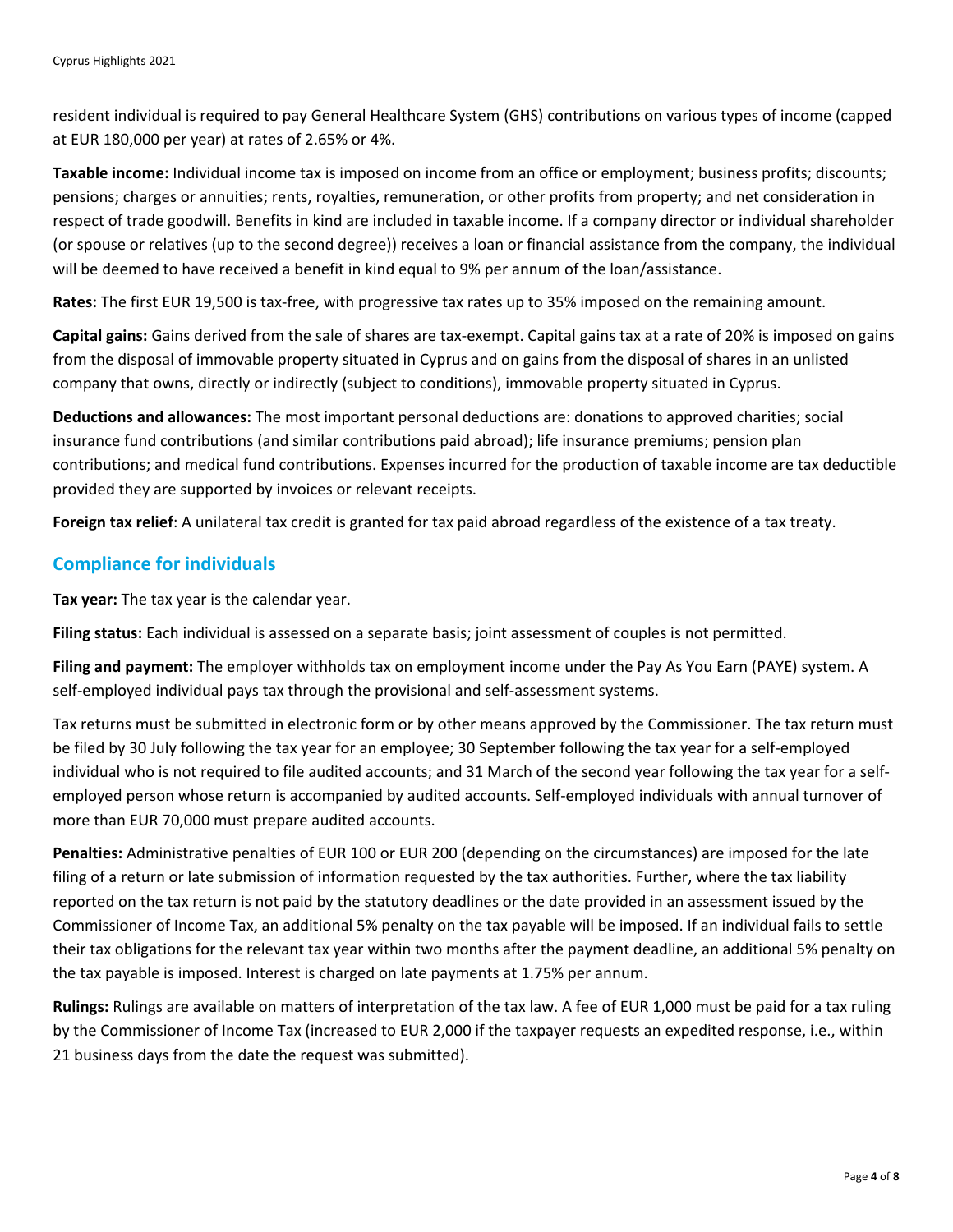# **Withholding tax**

| <b>Rates</b>                       |                  |                   |                     |            |
|------------------------------------|------------------|-------------------|---------------------|------------|
| Type of payment                    | <b>Residents</b> |                   | <b>Nonresidents</b> |            |
|                                    | Company          | <b>Individual</b> | Company             | Individual |
| <b>Dividends</b>                   | 0%               | 17%               | 0%                  | 0%         |
| Interest                           | 30%              | 30%               | 0%                  | 0%         |
| <b>Royalties</b>                   | 0%               | 0%                | 0%/5%/10%           | 0%/5%/10%  |
| <b>Fees for technical services</b> | 0%               | 0%                | 10%                 | 10%        |

**Dividends:** Dividends paid by a resident company to another resident company are not subject to income tax or to the SCD. However, the SCD is imposed at a rate of 17% on dividends paid by a resident company to another resident company after four years from the end of the year in which the profits distributed as dividends were earned, where the ultimate shareholders are individuals who are resident and domiciled in Cyprus. Dividends paid to a resident and domiciled individual are subject to the SCD at 17% (applied as a withholding tax), unless the dividends are paid directly or indirectly from dividends on which the SCD already has been paid. Companies are required to withhold GHS contributions on dividend payments and on deemed dividends attributed to Cyprus tax resident individuals at the rate of 2.65%. No withholding tax is imposed on dividends paid to a nonresident.

**Interest:** Interest paid to a resident company or individual is subject to the SCD at 30%, withheld at source. Companies are required to withhold GHS contributions on interest payments to Cyprus tax-resident individuals at the rate of 2.65%. No withholding tax is imposed on interest paid to a nonresident.

**Royalties:** No withholding tax is imposed on royalties paid to resident individuals or companies. Royalties paid to a nonresident company or individual for the use of rights in Cyprus are subject to a withholding tax of 5% on film royalties, and 10% on all other royalties. These rates may be reduced under a tax treaty, or the EU interest and royalties directive. Royalties paid to a nonresident for the use of rights outside Cyprus are exempt from withholding tax.

**Fees for technical services:** No withholding tax is imposed on the payment of fees for technical services to resident individuals or companies. Fees for technical services paid to a nonresident company or individual are subject to a 10% withholding tax, unless the rate is reduced under a tax treaty.

**Branch remittance tax:** Cyprus does not impose a branch remittance tax.

**Other:** Rent paid by a Cyprus resident company or partnership, the government, or any other local authority to a Cyprus tax resident is subject to the SCD at the rate of 3% on 75% of the gross rental income, withheld at source. Companies are required to withhold GHS contributions at the rate of 2.65% on rental payments to both resident and nonresident individuals in respect of immovable property situated in Cyprus, and on rental payments to resident individuals in respect of immovable property situated outside Cyprus.

#### **Anti‐avoidance rules**

**Transfer pricing:** Transactions between related parties must be carried out on an arm's length basis, i.e., at market value and on normal commercial terms.

**Interest deduction limitations:** EU Anti‐Tax Avoidance Directive (ATAD) interest restriction provisions apply.

**Controlled foreign companies:** ATAD controlled foreign company provisions apply.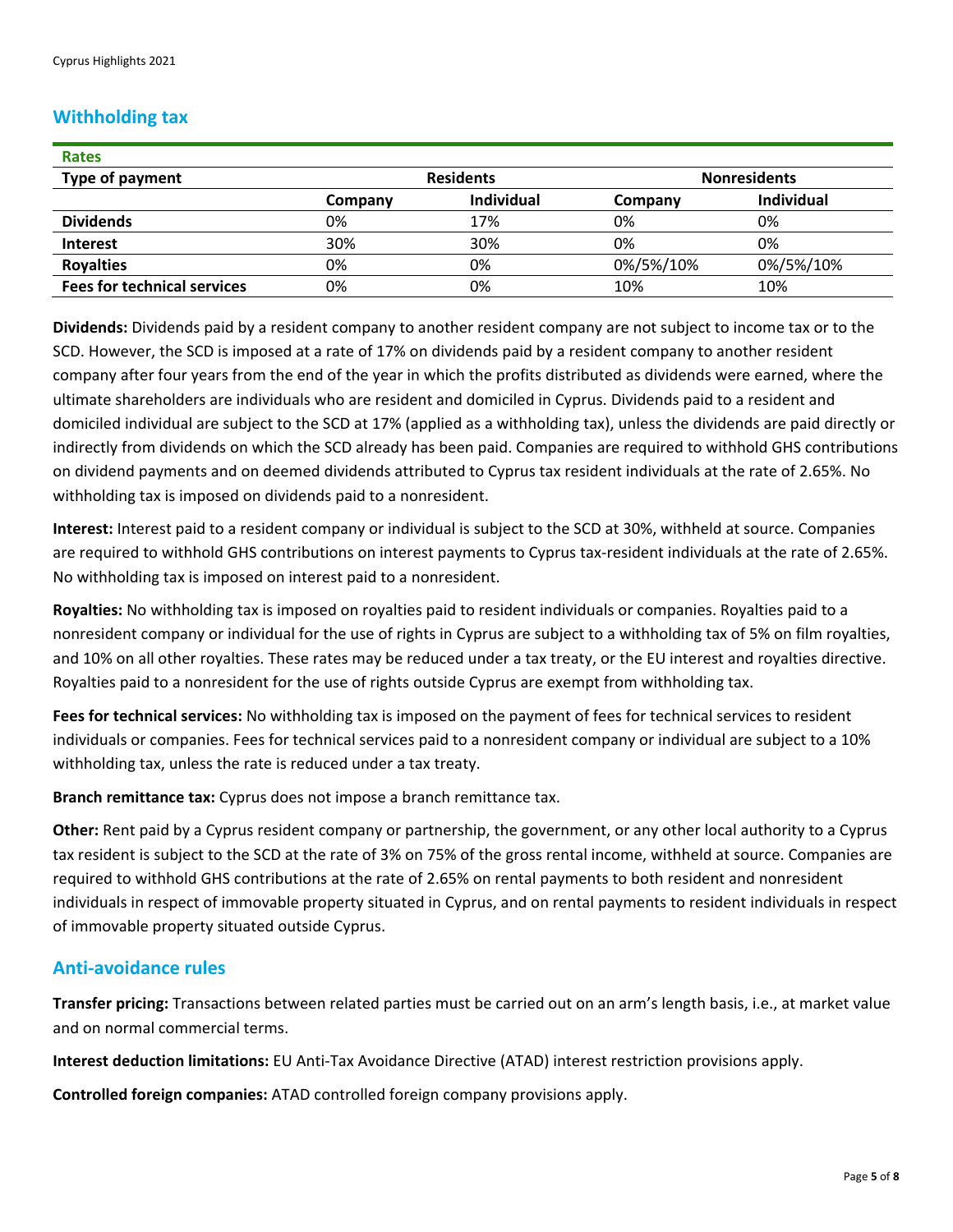**Hybrids**: Anti‐hybrid rules in accordance with the ATAD apply as from 1 January. Cyprus has opted to postpone the application of the provisions for reverse hybrids until 1 January 2022. Dividends received by a Cyprus company from investments in hybrid instruments that are treated as a tax‐deductible expense in the country of the payer are treated as trading profits subject to income tax (i.e., they are not considered dividends exempt from corporation tax and/or the SCD).

**Economic substance requirements**: There are no economic substance requirements.

**Disclosure requirements:** Cyprus has adopted country‐by‐country (CbC) reporting in line with BEPS action 12 and the EU directive on the mandatory automatic exchange of tax information. A Cyprus resident parent company of a multinational group must file an annual CbC report with the Commissioner of Income Tax where the consolidated turnover of the group exceeds EUR 750 million. A Cyprus resident member (constituent entity) of a multinational group headquartered outside Cyprus also may be required to submit a CbC report in Cyprus under the secondary filing mechanism.

The CbC report, which covers each jurisdiction in which the multinational group conducts business activities, must include information on revenue, profit (loss) before income tax, income tax paid, the number of employees, and tangible assets other than cash or cash equivalents. There also are certain notification obligations with respect to informing the Cyprus tax authorities of the identity of the ultimate parent entity and the reporting entity.

Cyprus has implemented the EU directive on the mandatory automatic exchange of tax information in relation to reportable cross‐border arrangements (DAC 6). DAC 6 requires EU intermediaries and taxpayers to submit information to the tax authorities with which they have an EU nexus, in respect of cross-border arrangements that meet at least one of the "hallmarks." The hallmarks are certain characteristics or features that present an indication of a potential risk of tax avoidance. DAC 6 has retroactive application as from 25 June 2018. The original reporting deadline for reportable crossborder arrangements whose first step was implemented between 25 June 2018 and 1 July 2020 was 31 August 2020, but Cyprus decided to defer this reporting deadline to 30 November 2021 in response to the COVID‐19 pandemic.

**Exit tax:** Exit tax rules in accordance with the ATAD apply as from 1 January 2020. Under these rules, a taxpayer is subject to tax on an amount equal to the market value of the transferred assets at the time of exit less their value for tax purposes, according to domestic tax provisions.

**General anti‐avoidance rule:** The ATAD general anti‐avoidance rule (GAAR) applies. The Cyprus tax authorities can apply the GAAR to counteract tax advantages arising from tax arrangements that are abusive. A GAAR provision that predates the ATAD GAAR allows the Commissioner of Income Tax to disregard artificial/fictitious transactions and assess tax on the person concerned.

# **Value added tax**

| <b>Rates</b>         |          |
|----------------------|----------|
| <b>Standard rate</b> | 19%      |
| <b>Reduced rate</b>  | 0%/5%/9% |

**Taxable transactions:** VAT is levied on the sale of goods, the provision of services, and the import of goods from outside the EU.

**Rates:** The standard rate is 19%, and there are reduced rates of 0%, 5%, and 9%. Certain supplies are zero‐rated or exempt.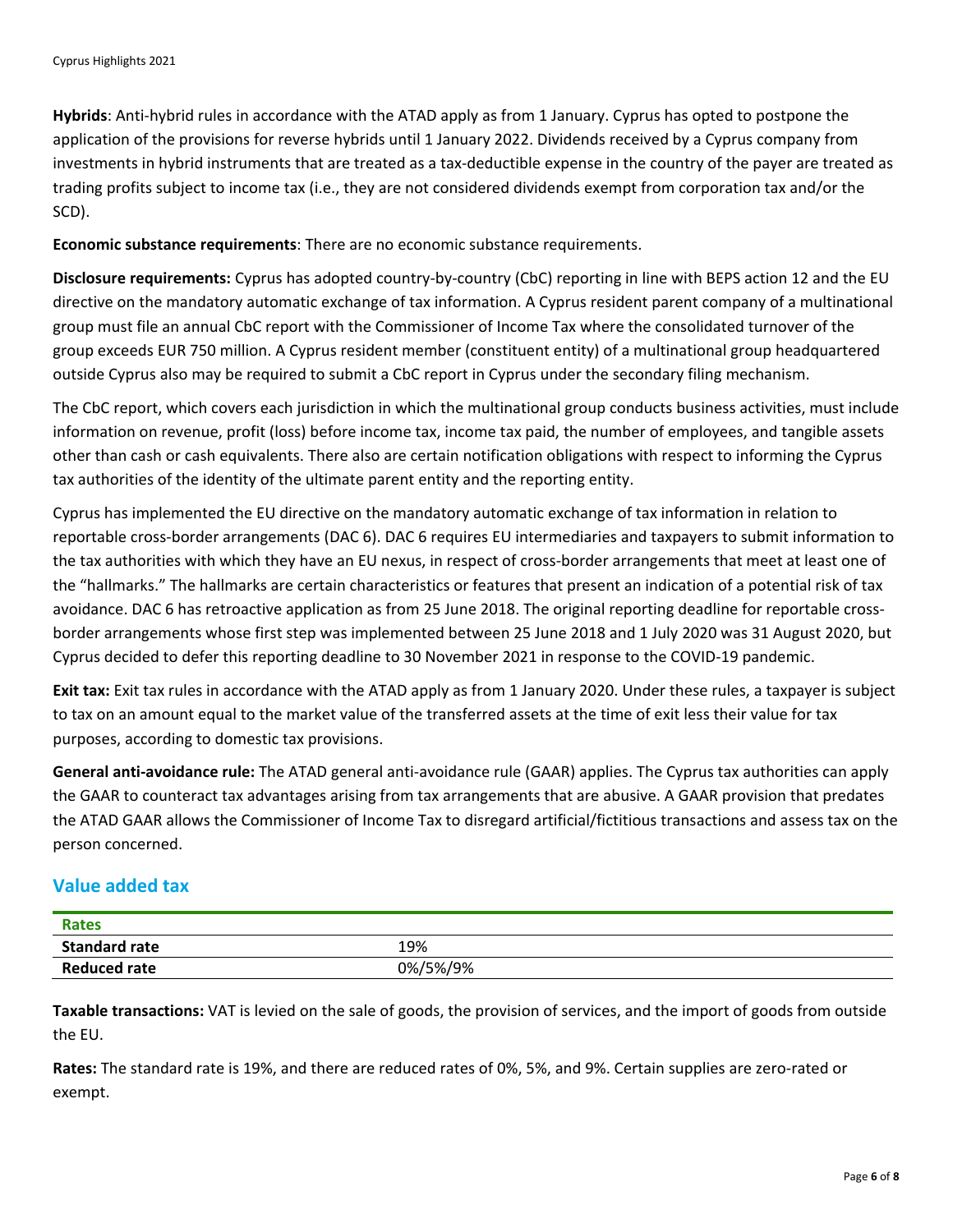**Registration:** The registration threshold for VAT purposes is EUR 15,600 (EUR 10,251 for intra‐Community acquisitions of goods). A VAT registration obligation also is triggered when providing taxable supplies to EU VAT registered persons (irrespective of the amount). Additionally, all taxable persons making taxable supplies of goods or services to nontaxable persons must issue and deliver "legal receipts." Penalties apply for failure to comply.

**Filing and payment:** The deadline for submission of the quarterly VAT return and VAT payment is the 10th of the second month following the relevant period.

#### **Other taxes on corporations and individuals**

Unless otherwise stated, the taxes in this section apply both to companies and individuals and are imposed at the national level.

**Social security:** An employer must make social insurance contributions equal to 10% of an employee's gross salary, (subject to a maximum annual salary cap of EUR 57,408 for 2021). An employer also is required to contribute 2% of all earnings of its employees to the social cohesion fund.

An employee is required to make social insurance contributions at 8.3% of salary (subject to a maximum annual salary cap of EUR 57,408 for 2021). Self‐employed individuals contribute at 15.6%. The contribution for self‐employed individuals is calculated on notional income, which varies according to the trade or profession.

**Payroll tax:** Under the PAYE system, the employer is required to withhold personal income tax on the salary of its employees.

**Capital duty:** Capital duty of EUR 105 is payable by companies on the nominal value of authorized share capital on incorporation and EUR 40 for any subsequent increase in authorized share capital.

**Real property tax:** Cyprus does not impose a tax on real property (but see "Transfer tax," below).

**Transfer tax:** The transfer of immovable property is subject to a transfer fee ranging from 3% to 8%, calculated on the market value of the property as estimated by the Land Registry Department. A 50% reduction in the transfer fees that initially applied for immovable property transfers through 31 December 2016 has been extended indefinitely, and a 100% exemption applies if the transfer of the immovable property is subject to VAT.

**Stamp duty:** Stamp duty is payable on a document if it relates to property situated in Cyprus, or to an act to be performed in Cyprus. Stamp duty on commercial contracts is charged at rates that vary according to the contract amount. A ceiling of EUR 20,000 per document applies.

**Net wealth/worth tax:** Cyprus does not impose a net wealth tax or a net worth tax.

**Inheritance/estate tax:** Cyprus does not impose an inheritance tax or an estate tax.

**Other:** The SCD is imposed on income derived by Cyprus resident companies and individuals resident and domiciled in Cyprus, and is levied on rent (3%), dividends (17%), and interest (30%). Some exemptions apply (see "Taxation of dividends, above").

A basic levy of 0.15% (paid in four installments of 0.0375%) on specified deposits is payable by all credit institutions incorporated in Cyprus, and by their foreign branches.

An annual company levy of EUR 350 is imposed on companies, capped at a total of EUR 20,000 for companies in a group. The levy is payable by 30 June of each year; penalties apply for late payment.